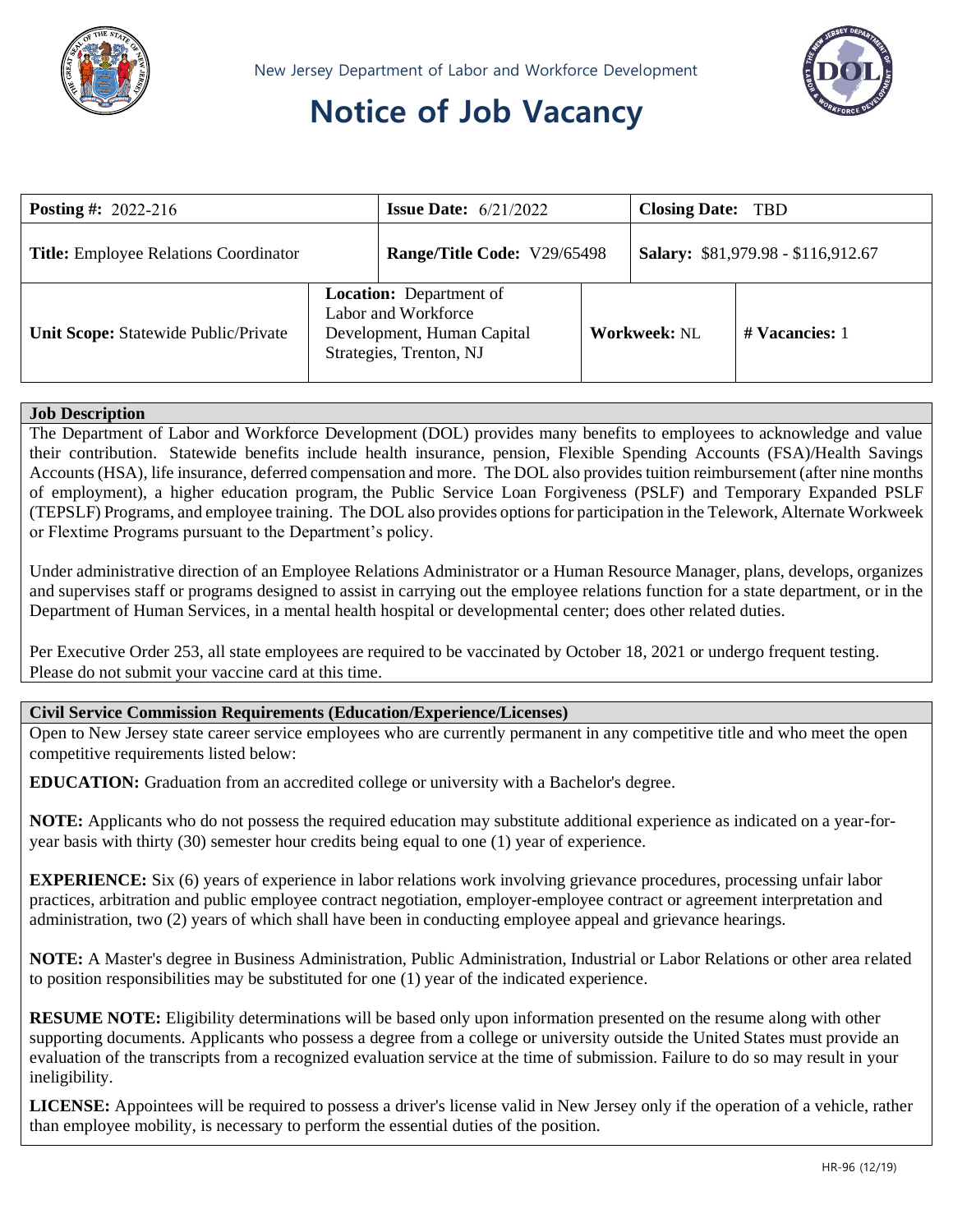### **TO APPLY for this Position**

If you qualify and would like to be considered, **submit a letter of interest and your resume (including daytime phone number and email address)** to the person and email address listed below. You **must** submit your response by the closing date shown above and include the Posting number.

**EMAIL:** Human Capital Strategies Recruitment Unit **[LWDJobPostings@dol.nj.gov](mailto:LWDJobPostings@dol.nj.gov)**

\*Subject line must specify complete job posting number

This is not a promotional announcement for a Civil Service Examination.

This posting may result in personnel actions which will require final approval by the Department of Labor and Workforce Development

and the Civil Service Commission in accordance with Civil Service Commission rules and regulations.

**Job Posting Authorized by** Tennille R. McCoy, Assistant Commissioner, Division of Human Capital Strategies

- Newly hired employees must agree to a thorough background check that may include fingerprinting.
- Any appointments made from postings which involve movement between unit scopes, may result in a forfeiture of rights to any promotional list in a former
- unit scope.
- As of September 2010, in accordance with N.J.S.A. 52:14-7, the "New Jersey First Act," all new employees must reside in the State of New Jersey, unless exempted under the law. If you do not live in New Jersey, you have one year after you begin employment to relocate your residence to New Jersey, or to secure an exemption.
- Work Authorization: Applicants must be authorized to work in the United States according to the Department of Homeland Security, United States Citizenship and Immigration Services regulations. NJDOL does not provide sponsorship or accept student OPT/CPT programs, F1 or H1B work authorization visas.

The New Jersey Department of Labor and Workforce Development is an Equal Opportunity/Affirmative Action Employer.